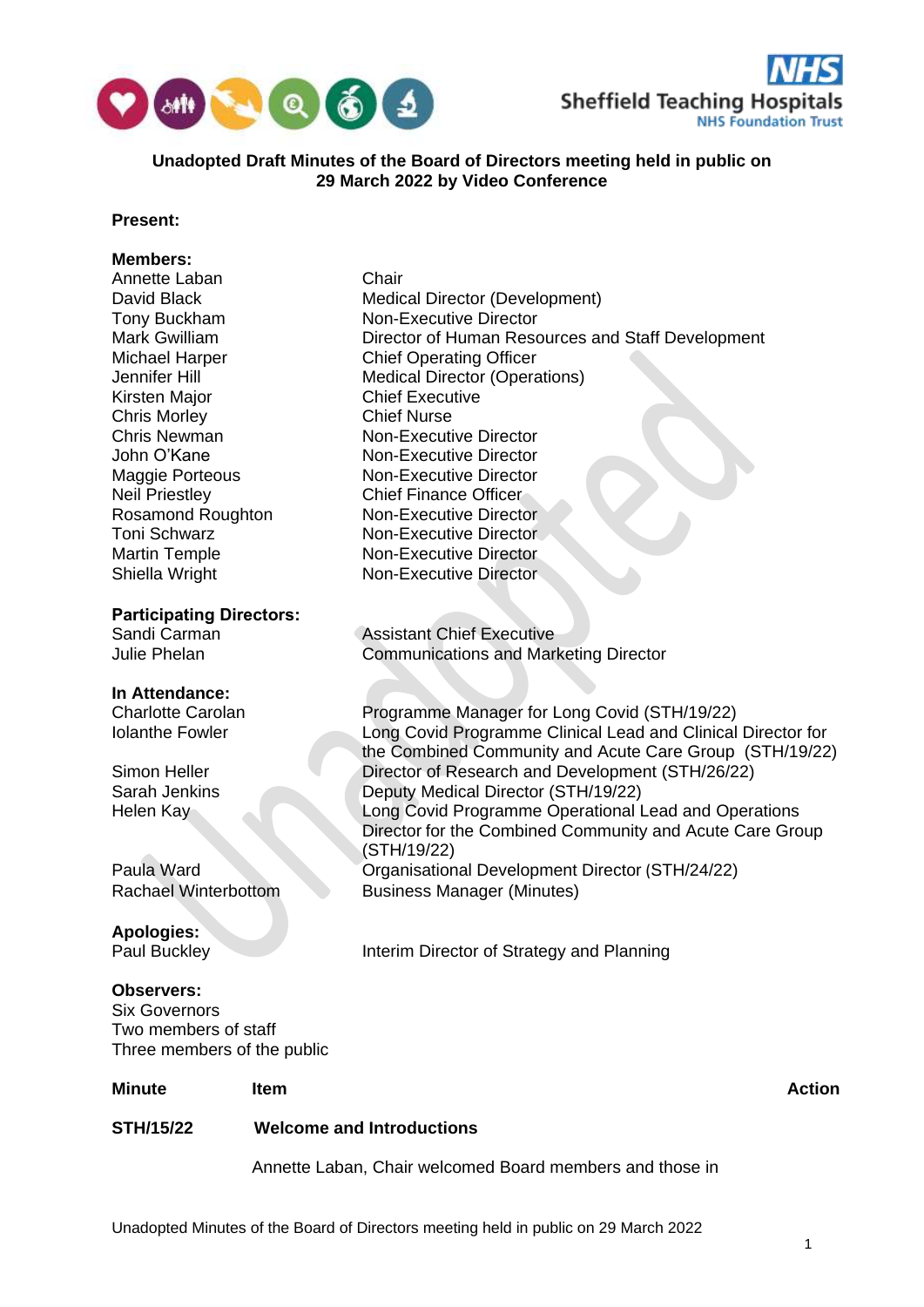attendance to the meeting.

## **STH/16/22 Declarations of Interests**

There were no additional declarations or relevant declarations highlighted.

# **STH/17/22 Minutes of the Previous Meetings Held in Public on 25 January 2022**

The Minutes of the meeting held in public on 25 January 2022 were **AGREED** and **APPROVED** as a correct record of the meeting.

#### **STH/18/22 Matters Arising and Action Log**

The Board **NOTED** the update provided in relation to action number 28 and that time for the Board to discuss the Trust's strategy for the development of Weston Park would be scheduled on the April agenda.

# **STH/19/22 Clinical Update – Long Covid-19 Programme**

Jennifer Hill, Medical Director (Operations) introduced the item and the Board of Directors welcomed Sarah Jenkins, Deputy Medical Director, Iolanthe Fowler, Clinical Director, Helen Kay, Operations Director and Charlotte Carolan, Programme Manager to the meeting.

Sarah, Iolanthe, Helen and Charlotte presented an update on the Sheffield Long Covid Programme which included detail on the numbers of referrals made to the service, the patient demographic and activity levels.

Key points to note were:

- The service had been established to support patients with the new medical condition, Long Covid.
- Patients had been actively involved in the design of the service. Engagement had included the establishment of Patient Voice Focus Groups to explore patients' needs and wishes.
- The development and delivery of the programme had also involved a wide range of partners from across the city including, Primary Care Sheffield, Sheffield City Council, Sheffield Health and Social Care and the voluntary sector.
- A Sheffield Post Covid Rehabilitation Hub had been established and provided patients with a holistic clinical assessment.
- This hub brought together a range of specialists including; doctors, nurses, physiotherapists, occupational therapists and psychologists to identify the most appropriate pathway of treatment for patients based on their individual needs.
- Evaluations of the service had been undertaken at various points and had been used to inform subsequent service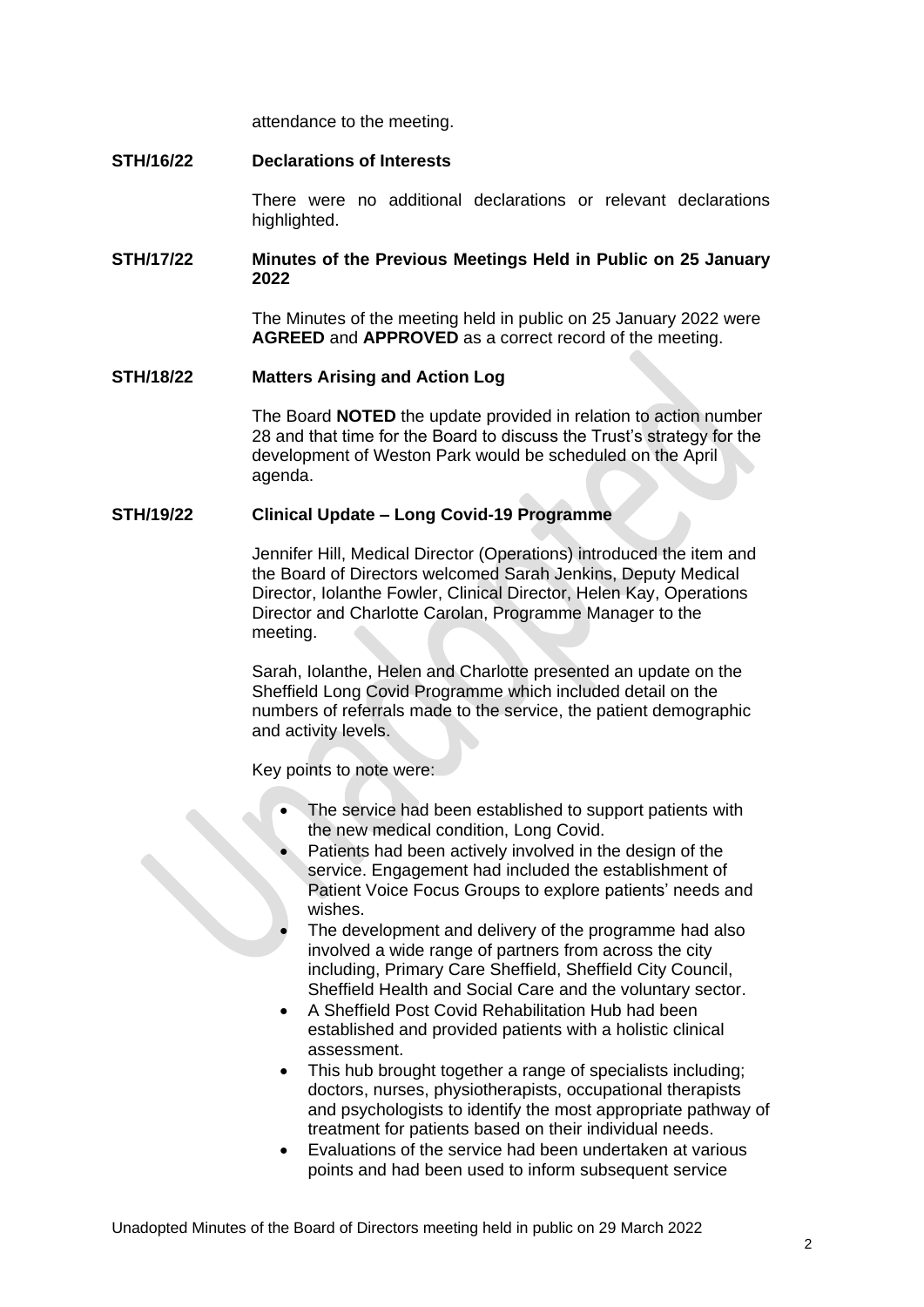improvements. Learning from the programme had also been collated into recommendations to be shared across the Trust to inform other service design programmes.

• Next steps were outlined and included, further work with Healthwatch to identify and resolve barriers in terms of access to the service and working with partners to transition the service to business as usual arrangements.

There was a discussion prompted by a question from Annette Laban around the demographic of the patients accessing the service and similar services nationally. The Board discussed the extent to which this was driven by the expectations of people across different demographics.

Shiella Wright noted the similarity between symptoms of Long Covid and symptoms of other conditions and asked if there were any risks associated with this. Sarah Jenkins explained that this risk was mitigated by primary care involvement in the programme which would ensure that appropriate investigations were undertaken prior to diagnosis and referral.

Shiella also asked if it was possible that the service could develop to provide support to patients with other conditions experiencing similar symptoms. Helen Kay confirmed that there was a need to consider how this model may be applied to long term condition management more widely when evaluating patient outcomes.

Ros Roughton noted the benefits of the model in terms of reducing multiple referrals to different specialties and asked if this could be replicated elsewhere for example in care of the frail elderly. Helen highlighted that key learning from this had been to focus on addressing the concern that mattered the most to the patient. Iolanthe added that the service model also improved continuity for patients reducing the need for them to repeat their story multiple times. This had received positive feedback.

The Board noted that as this was a new condition research would be key to inform the future development of the service, it was also noted that the impact of the Omicron variant on Long Covid presentations and the longer term impact of Long Covid was as yet unknown.

The Board thanked the team for their excellent presentation and extended their thanks to the wider programme team. Annette Laban invited the team to give a further update on the programme at a future meeting.

# **STH/20/22 Chair's Report**

Annette Laban presented Attachment C, her briefing report for February and March 2022 which highlighted some of her key engagements since the previous meeting.

#### **STH/21/22 Board Out and About Visit**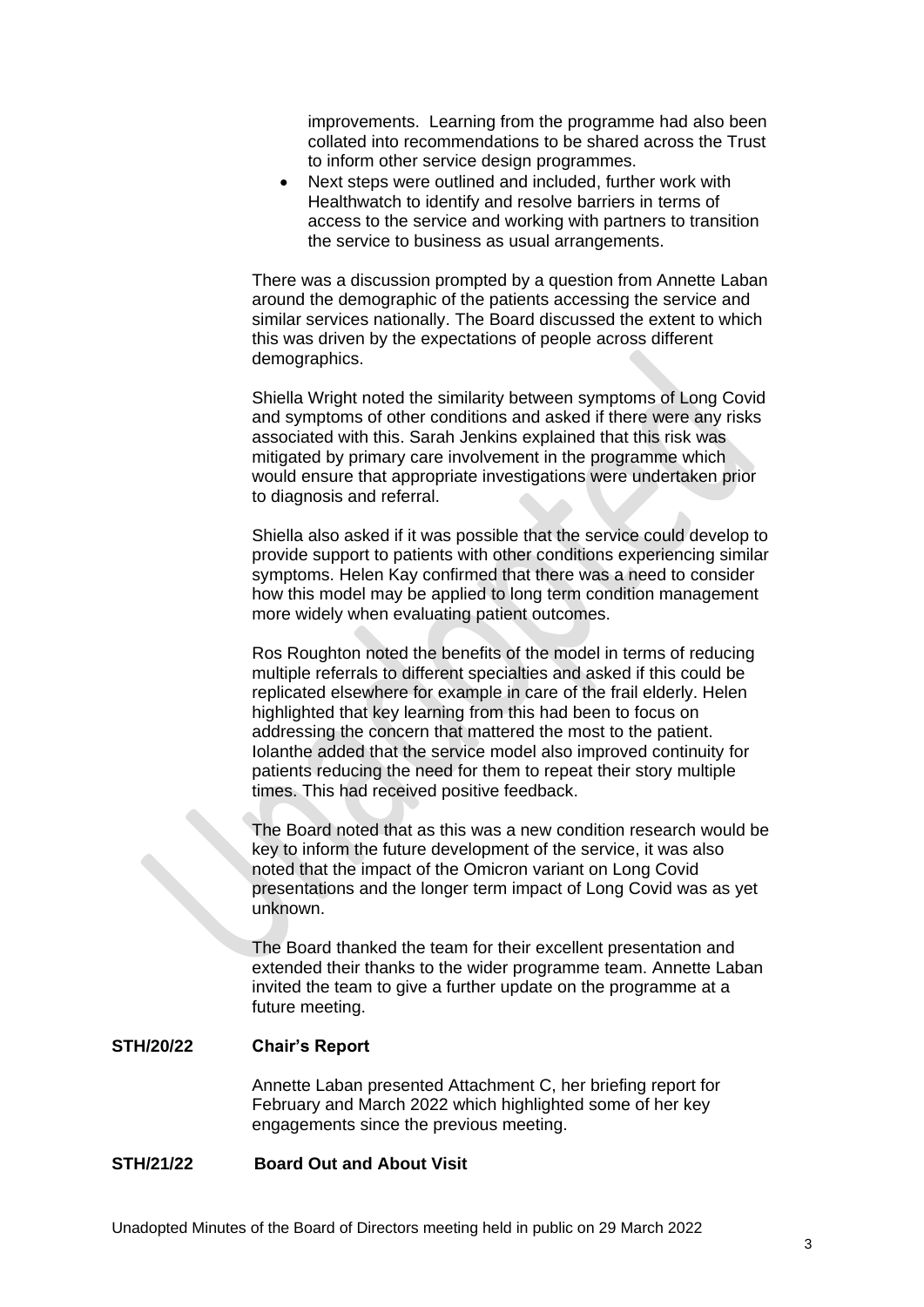Mark Gwilliam presented Attachment D, a summary update on the one visit which had taken place in March since the reinstatement of the Board of Directors Out and About Programme.

Mark and Chris Newman fed back on their visit to the Oral and Dental Directorate at Charles Clifford Dental Hospital on 4 March 2022.

The following points were highlighted:

- $\circ$  The enthusiasm of all staff was evident and morale appeared good.
- o A wide range of clinical activities were observed, high numbers of students were present.
- o There appeared to be good management of flow through the department and the main waiting area was uncongested.

The Board of Directors **NOTED** the positive update from the Board Out and About visit that had taken place on 4 March 2022.

# **STH/22/22 Chief Executive's Report**

# **STH/22/22 (a) Covid-19 Gold Commander Update**

Kirsten Major provided an update on the current position in relation to Covid-19. Since the last Board of Directors' meeting there had been a gradual increase in the number of Covid-19 positive inpatients at the Trust. The number of positive patients in critical care had remained stable; disease severity was considerably less.

Levels of staff absence remained high with an increase in Covid related absence. The increase in Covid-19 positive inpatients and staff absence continued to have a substantial operational impact.

Other updates provided in relation to Covid-19 were as follows:

- o Visiting arrangements had been relaxed further. Two visitors per patient were now permitted and there were reduced requirements for attendance.
- o Fourth vaccinations were now being offered to people over 75 and those who were immunocompromised.
- o National guidance on patient and staff testing had not yet been received. The Trust's Clinical ExpertGroup (CEG) were considering potential scenarios and developing plans for staff and patient testing arrangements.

The Board of Directors **NOTED** the update in relation to Covid-19.

#### **STH/22/22 (b) Integrated Performance Report**

The Integrated Performance Report (IPR) for December 2021 and January 2022 was presented.

# **Deep Dive - Accident and Emergency (A&E)**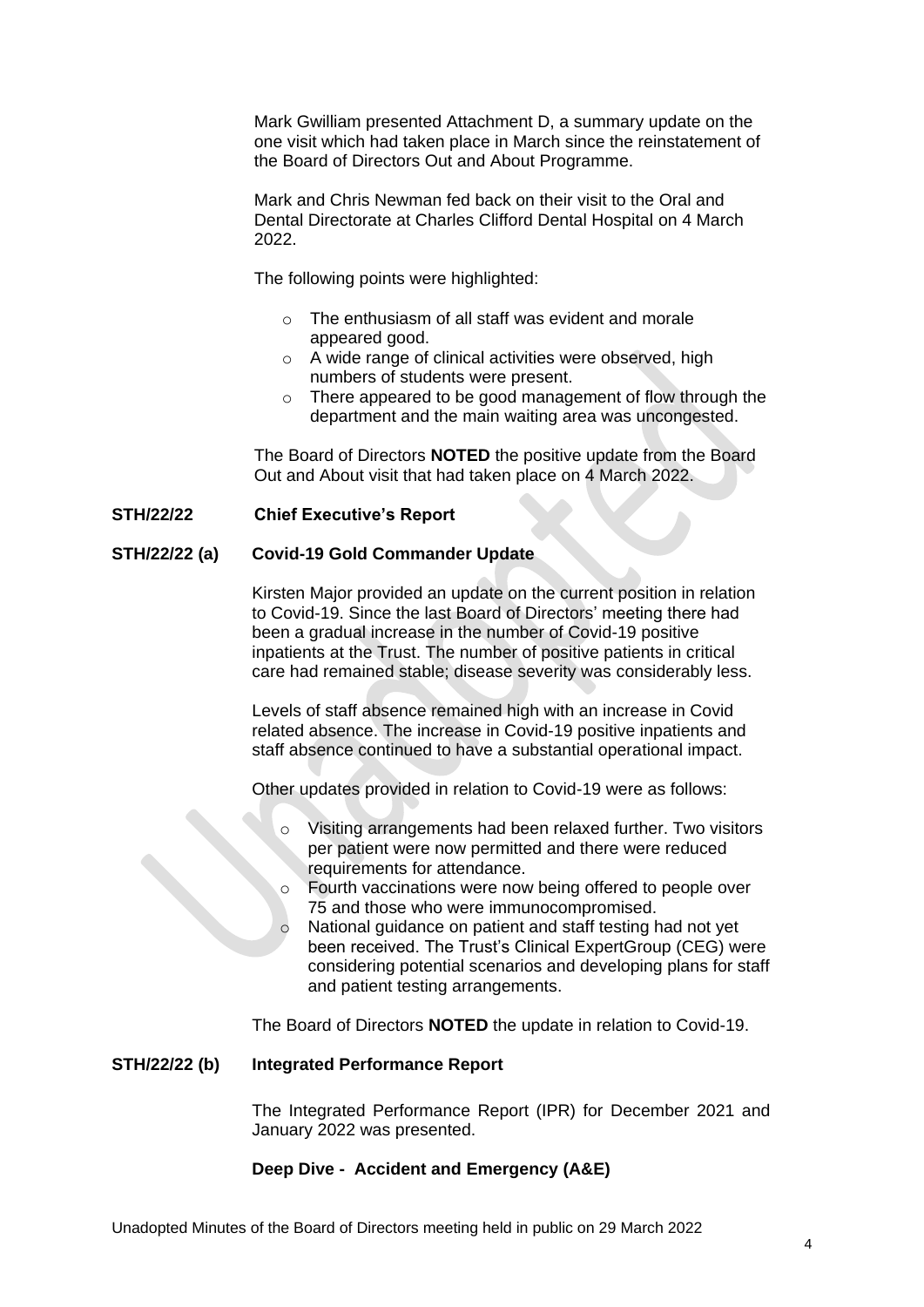Michael Harper, Chief Operating Officer presented the deep dive which described the impact of the Covid-19 pandemic on A&E performance and detailed the A&E Department response.

Michael described the key changes made within the department which included:

- o Expansion into adjacent areas to create additional physical space to support social distancing and enable cohorting of patients.
- o Temporary closure of the Minor Injuries Unit at the Royal Hallamshire Hospital where there was a reduction in demand due to the national lockdown. Redeployment of clinical staff from the unit to support the A&E Department at the Northern General Hospital.
- o The transfer to a full Electronic Patient Record (EPR).
- o Joint development of a virtual Fracture Clinic with the Musculoskeletal Care Group.

Michael highlighted the following points in relation to the impact of Covid-19:

- o In late March 2020 at the start of the pandemic there was less demand across all Sheffield's urgent and emergency care providers.
- o Since April 2021 patient activity levels in A&E had increased and had now returned to pre-pandemic levels.
- o A number of factors outlined within the report had increased bed occupancy levels at the Trust, including an increase in the proportion of patients who were medically fit for discharge. This was having a significant impact on flow through the organisation which was having an impact on four hour and ambulance handover performance.

Michael described the internal and city wide actions which were underway to improve performance which included:

- Re-location and development of the Same Day Emergency Care Unit (SDEC) to the Fracture Clinic which provided some increased capacity and reduced demand upon Inpatient Assessment Area beds.
- o Delivery of an Ambulance Handover Improvement plan.
- o Work with city partners to ensure patients were directed to the most appropriate urgent care service for their needs to reduce pressure on the 'front door'.
- o Work with council partners to address discharge delays.

In response to a question from Tony Buckham Michael described the internal and external initiatives within the Why Not Home, Why Not Today programme. He highlighted work being undertaken internally with external support around board rounds and the ewhiteboard. Michael noted that Independent Sector and Short Term Intervention Team (STIT) capacity remained an issue.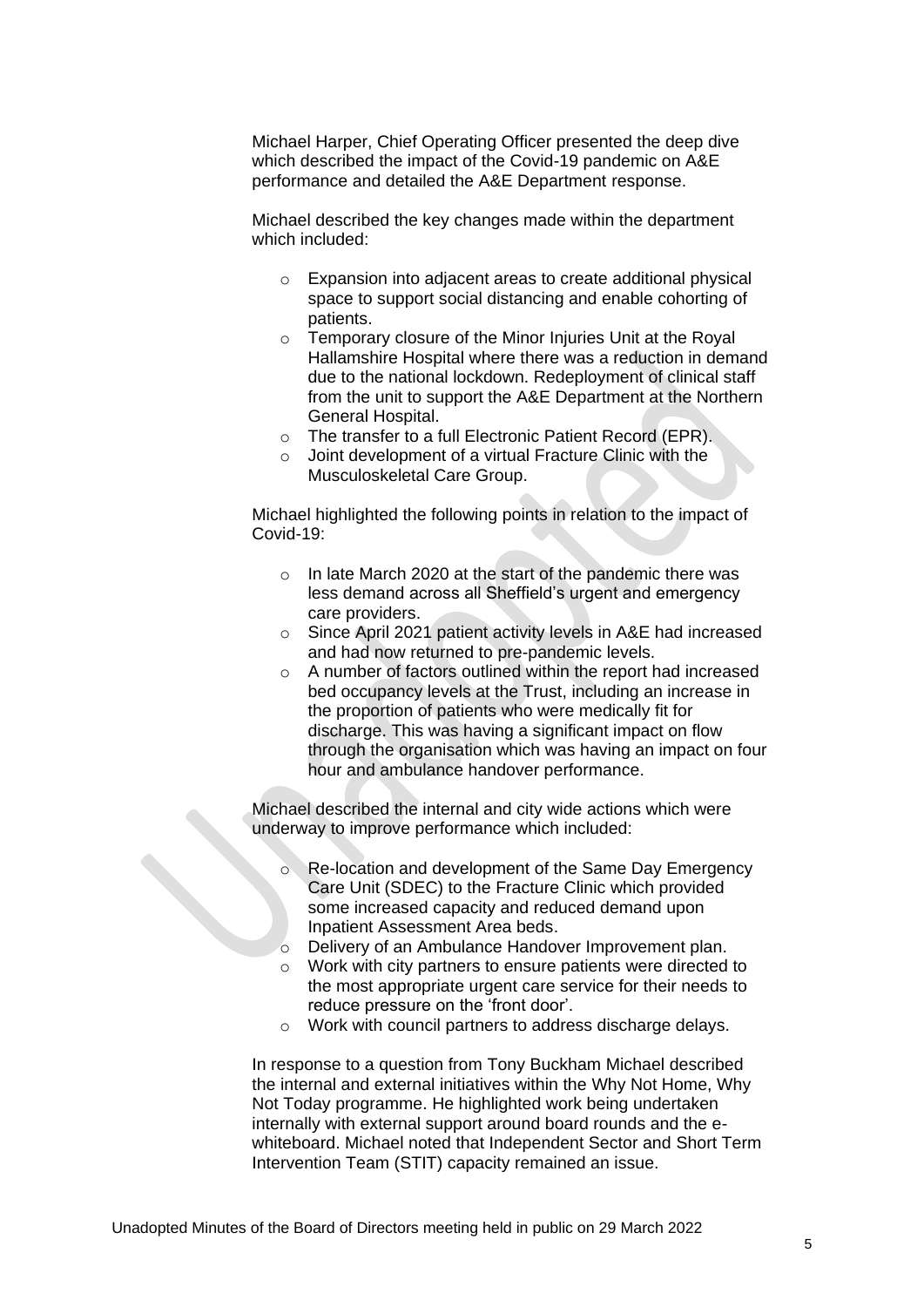In response to a query raised by Ros Roughton, Michael described the mitigations in place to reduce the risks associated with waits in A&E including the development and implementation of an A&E Crowding Action Card, cohorting of ambulances and clear processes for prioritising patients. He also added that long trolley waits in A&E were reported as incidents and that a review of all long waiting patients was undertaken by the Acute and Emergency Medicine Delivery Group.

Maggie Porteous asked if there had been any recent improvement in respect of delayed discharges, Michael confirmed delayed discharges remained an issue. Michael confirmed that conversations with city partners continued. He noted that the national Discharge Fund would end on 31 March 2022. This had been identified as an operational risk for the Trust due to the potential implications in relation to discharge to assess capacity. Kirsten had escalated this issue with the Interim Chief Executive of Sheffield City Council.

The Board of Directors:

- o **RECEIVED** the deep dive into the impact of the pandemic on A&E.
- o **NOTED** the ongoing impact of Covid-19 on pathways and staff absence levels and the ongoing issues caused by delayed discharges which continued to impact on four hour and ambulance handover performance.
- o **NOTED** the internal and city wide programmes of work which were underway to recover performance and improve patient experience.

### **Deliver the Best Clinical Outcomes**

Jennifer Hill, Medical Director (Operations) highlighted the following points:

- Hospital standardised mortality ratio (HSMR) data was 'higher than expected' following the rebasing of the national benchmark. It was anticipated that the HSMR would return to 'within the expected range' in the next month.
- No new never events were reported in December 2021 or January 2022.
- The number of falls at the Trust had increased in January 2022 and was higher than the target. This was likely to be due to a combination of factors including reduced visiting, deconditioning of patients due to the pandemic and delayed discharges due to the lack of social care provision. Falls improvement was a Trust Quality Objective and work was ongoing to reduce falls, actions included, huddles, in patient fall review meetings and issuing of falls packs across inpatient areas.

Annette Laban asked if individual wards were risk assessed in relation to falls, Jennifer confirmed that ward layouts were considered when determining specialty locations with a number of wards designed specifically for frail elderly patients and to be dementia friendly. Chris Morley explained that cohorting of patients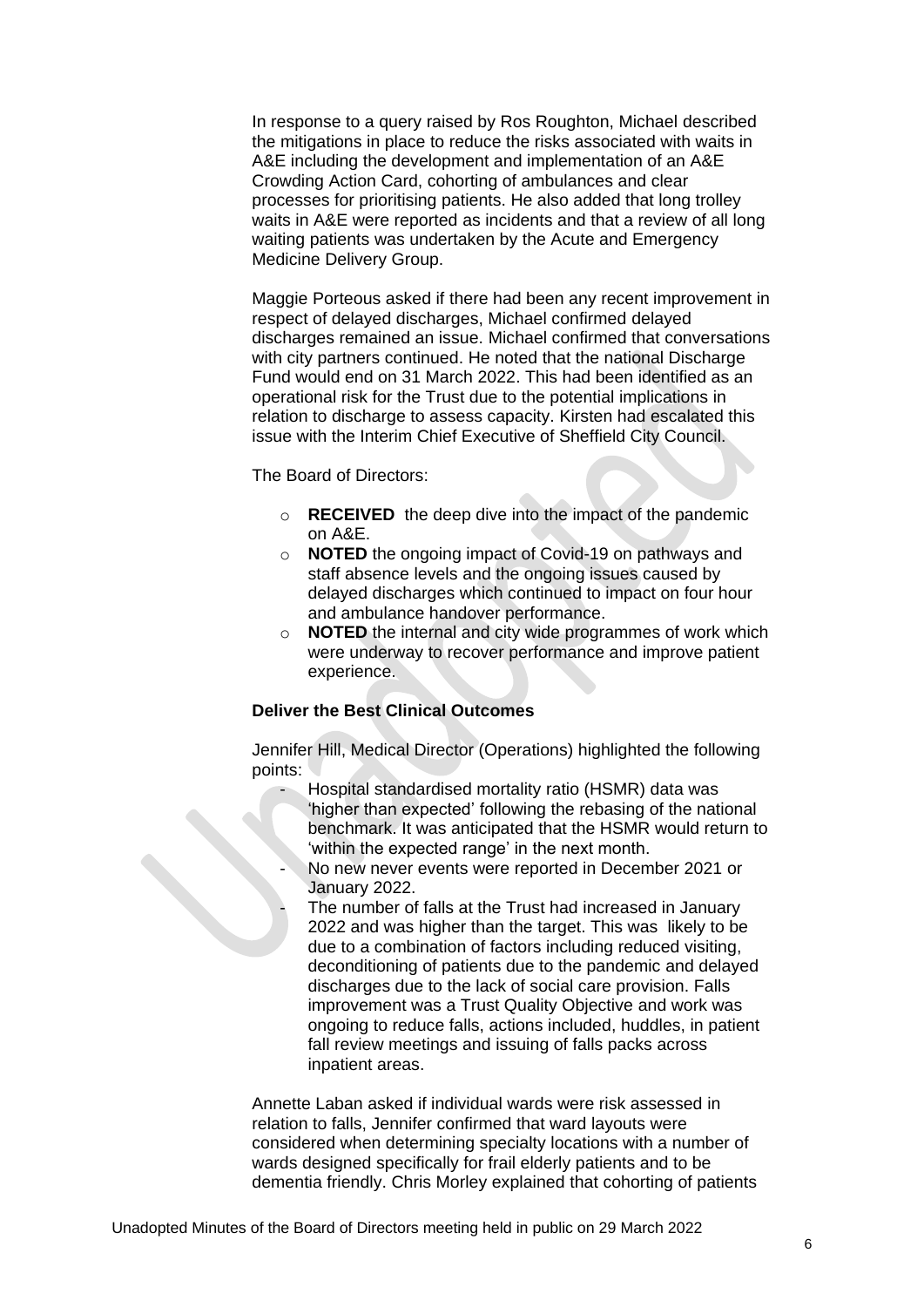at risk of falls created an issue in terms of staff capacity to provide the level of support required.

Chris Morley, Chief Nurse highlighted the following points:

- o The number of Trust attributable pressure ulcers was above the agreed monthly threshold for both December 2021 and January 2022. An increase in hospital attributable pressure ulcers has been identified nationally and was also reflective of the increase seen in the same months of 2020/21. The Integrated Tissue Viability team were deployed to support operational pressures during December and January and had returned in early February to continue the provision of clinical expertise, support and education in areas where there higher than expected incidence of Trust attributable pressure ulcers is reported.
- o The number of hospital onset Clostridioides Difficile cases was above threshold for the quarter; analysis of this data indicated that this was likely to be following a pattern of random variation rather than a sustained increase. Chris highlighted the ongoing work of the Infection Prevention and Control team to review antibiotic prescribing. The deep clean programme also continued.
- o There were three mixed sex accommodation breaches in January 2022. The circumstance of this single instance which occurred during a period of exceptional operational demand was detailed within the exception report.

In response to a question from Annette, Chris confirmed that appropriate conversations with all three patients affected by this breach were held at the time.

Chris confirmed that correlation between staff absence levels falls and pressure ulcers were regularly monitored and reported within the Monthly Staffing Report to the Human Resources and Organisational Development Committee.

# **Providing Patient Centred Services**

Michael Harper, Chief Operating Officer highlighted the following points in relation to A&E performance in January 2022:

- o 70.72% of patients attending A&E were seen within four hours. National performance for January was 74.3%.
- o In January 2022 19.73% of ambulance handovers took more than 30 minutes, compared to 14.61% in December 2021.
- o There were seven 12 hour trolley waits in January 2022. Six of these patients required admission to a specialist mental health bed in another organisation and the delay was related to this. One patient was delayed due to waiting for ambulance to a ward at the Royal Hallamshire Hospital. The Trust had invested to provide additional ambulance capacity to facilitate the transfer of patients to the Royal Hallamshire Hospital and conversations were ongoing with Sheffield Health and Social Care Trust to improve escalation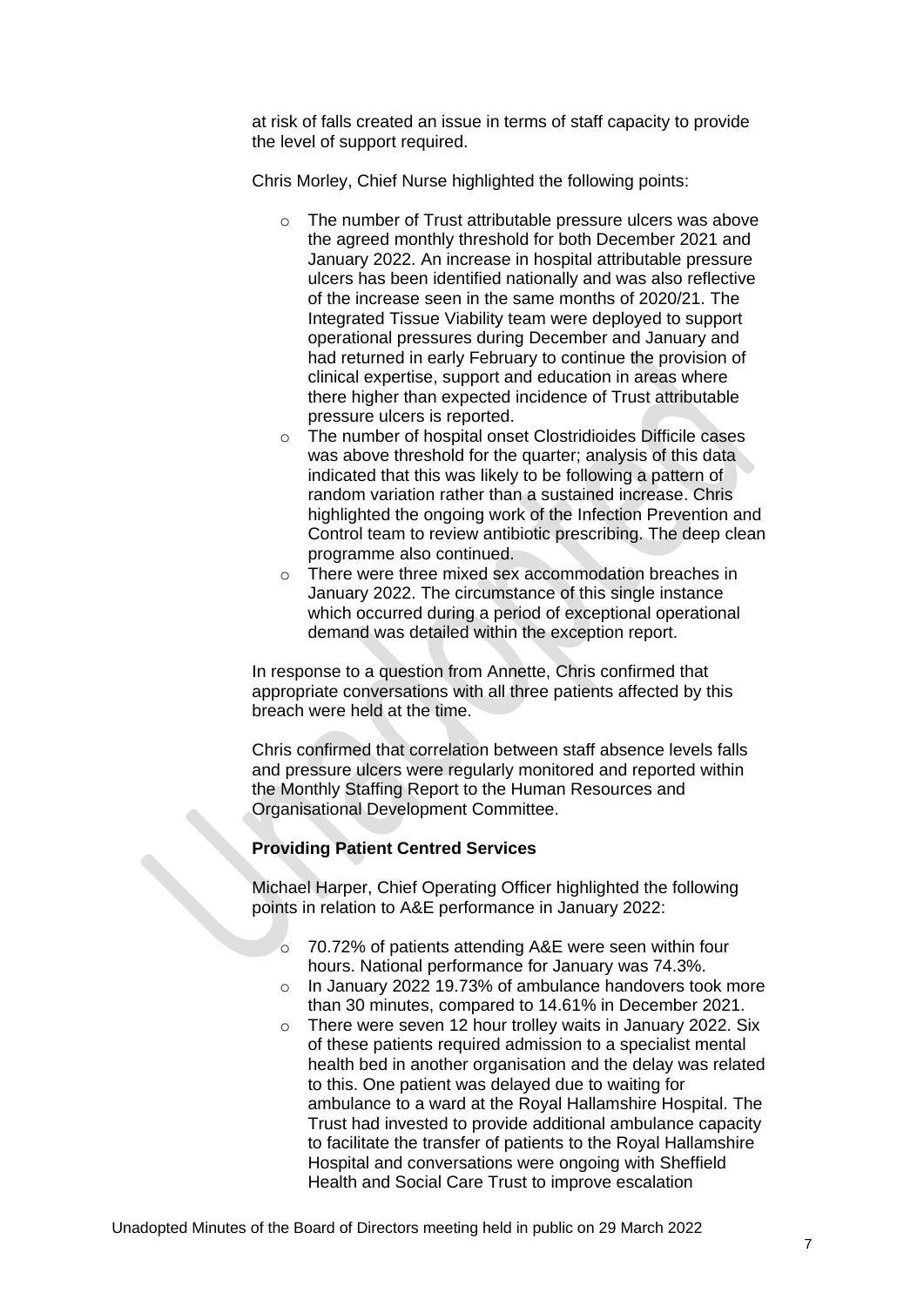processes and clarify pathways for patients requiring admission to a specialist mental health bed.

Michael highlighted the following points in relation to planned care:

- o Whilst the Trust continued to perform well compared to the national position, the percentage of patients on an incomplete pathway waiting less than 18 weeks declined in January to 74.13%
- o The total number of patients on the Patient Tracking List (PTL) increased in January 2022. Nationally the PTL was increasing at a similar rate.
- o There were 1,280 patients waiting over 52 weeks on an incomplete pathway. The Trust continued with the caseload management approach for these patients.

There was a discussion prompted by Annette Laban around the actions required to deliver the activity levels necessary to reduce the increasing PTL. Michael noted that the Trust was developing plans to deliver high volumes of low complexity cases including maximising the use of the independent sector, prioritising and increasing the number of procedures which could be completed as day cases and reducing the number of follow-up appointments. He noted that work ongoing at a system level in relation to this via the SYB Acute Federation Elective Oversight Group.

In response to a comment from Martin Temple, Michael confirmed that it would take a number of years to fully recover elective care and explained that it would therefore be absolutely critical to continue to prioritise treatment according to clinical urgency and the longest waits.

Martin asked to what extent national shortages of qualified front line staff would limit the Trust's ability to address the elective backlog. Michael and Kirsten Major explained that action was required to address specific NHS workforce issues nationally. At the same time it would be important for the Trust to maximise its workforce through innovation both in terms of service delivery and in seeking to develop new roles, such as Physicians' Associates within its workforce.

Martin also asked about staff retention and the reasons for leaving. Mark Gwilliam, Director of Human Resources & Staff Development confirmed that he Trust's turnover rate was low and retention rate high compared to other Trusts. Mark noted that improvement work was underway in respect of exit interviews. This work would help the Trust to gain a better understanding of the specific reasons for leaving in different areas across the Trust, with a view to further improving retention.

The Board noted that improving work life balance for staff including offering part time and job share opportunities were ways of improving staff retention, but had the risk of reducing overall capacity in the short term. The Board recognised the benefits of striving to be a flexible employer but noted that in some instances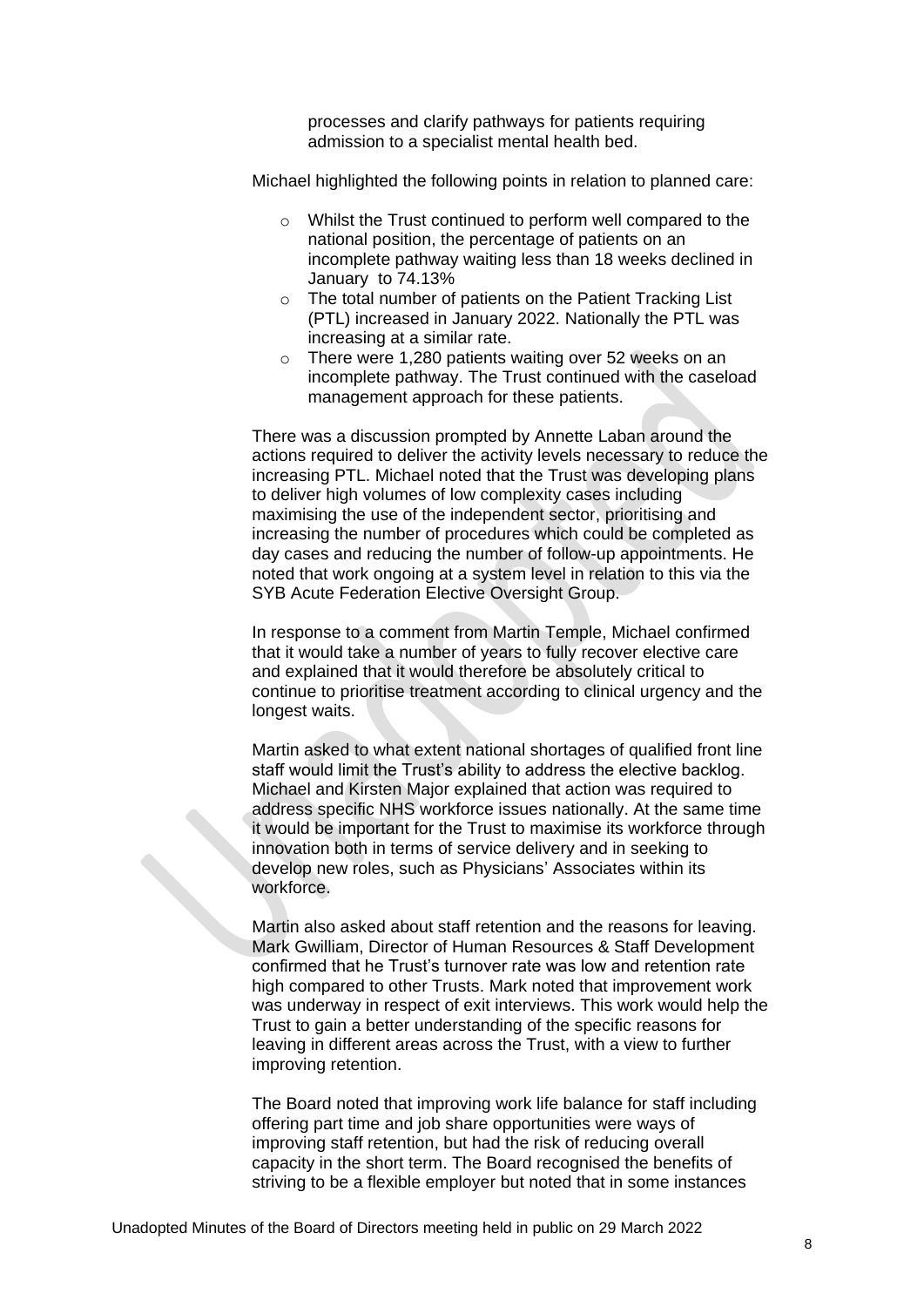part time deployment of staff was operationally challenging for services to manage. The Board agreed that the Trust's approach to flexible working needed to be carefully balanced with steps taken to mitigate potential risks as they were identified.

Chris Newman sought further detail around how the Trust's performance compared to that of other trusts. Michael confirmed that in the months where there was no public Board meeting a Benchmarking Report would be made available to the Board of Directors. This will commence next month.

#### **Employ caring and cared for staff**

Mark Gwilliam, Director of Human Resources & Staff Development noted performance against the following metrics which were reported as exceptions:

- The sickness absence rate for January 2022 was 7.6%, which was above the Trust target of 4%. This included both Covid related absence and non-Covid absence (2.79% and 4.76% respectively). As described earlier in the meeting under the Covid-19 Gold Command update, Covid related absence had increased in February and March 2022. It was noted that staff absent with Long Covid were included within the Covid related absence rate.
- The Trust appraisal rate was 82% in January 2022 which was below the Trust target of 90%.

## **Spend Public Money Wisely**

Neil Priestley, Chief Finance Officer highlighted that the financial position at Month 10 was a £2,501.4k (0.2%) surplus against plan. This had remained stable in recent months. This position incorporated the planned over-commitment of reserves created by investing reported underspends via the Trust's Non-Recurrent Programme. Neil noted a potential issue in respect of the Trust's ability to complete approved schemes within the Non-Recurrent Programme within the financial year.

No major risks were identified and a satisfactory year-end position was anticipated.

Work was progressing on business and financial planning for 2022/23. There remained many operational and financial issues to resolve in relation to 2022/23 and on-gong uncertainty about the level and impact of Covid.

#### **Deliver Excellent Research, Education and Innovation**

David Black, Medical Director (Development) noted that a full update on Research and Development at the Trust was scheduled for later in the meeting.

Kirsten Major highlighted the following additional matters from her Chief Executive's Report: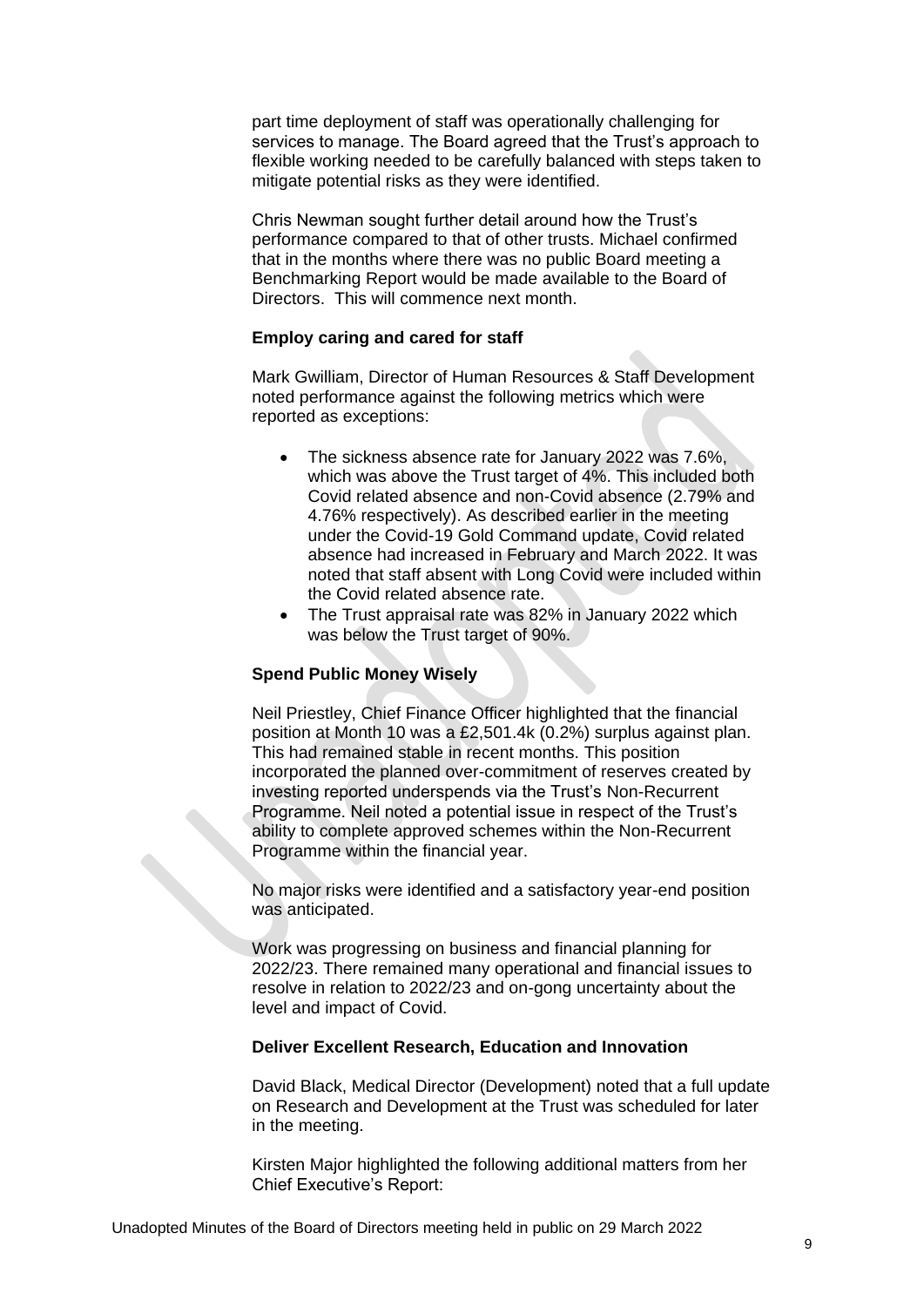# **STH/22/22 (c) Maternity Dashboards**

The monthly maternity dashboard reports for December 2021 and January 2022 were included at Appendix A and B following consideration of both reports by the Healthcare Governance Committee in February and March 2022.

Kirsten noted that maternity services were working on developing the dashboard to expand the range of information provided for consideration by the Healthcare Governance Committee and Board of Directors.

# **STH/22/22 (d) Care Quality Commission (CQC) Assessment and Admission Mental Health Act (MHA) Focussed Review – Child and Adolescent Mental Health Services (CAMHS)**

The Trust had received notification that the CQC Mental Health Act review team would be carrying out focussed review of assessment and admission to child and adolescent mental health services (CAMHS) across NHS services in Sheffield.

This review would take place from Monday 25 to Wednesday 27 April 2022 and followed a request from the CQC in December 2021 for the Trust and NHS partners in relation to how the care of children and young people with a mental health needs crisis are managed in Sheffield.

Updates on the following matters were also provided within the Chief Executive's Report:

- The appointment of Mark Tuckett the current Director of the Sheffield Health and Care Partnership as Director of Strategy and Planning.
- The appointment of Graham Marsh as Chief Pharmacist.
- The appointment of Dr Jonathan Bury as the new Clinical Director for the South Yorkshire Pathology Network.
- The appointment of Ms Halla Zaitoun as Clinical Director for Oral and Dental Services.
- Communications and Awards Update
- The results of and evaluation of the revised Board meeting arrangements implemented in July 2021.
- An update on progress in relation to the development of the Weston Park Cancer Centre.
- A report from the Chief Executive Designate of South Yorkshire and Bassetlaw Integrated Care System.
- An update on appointments to the South Yorkshire and Bassetlaw Integrated Care Board.
- A highlight report from the South Yorkshire and Bassetlaw Acute Federation for March 2022.
- An overview of recent programme activities for the Sheffield Health and Care Partnership.

# **STH/23/22 Maternity Matters**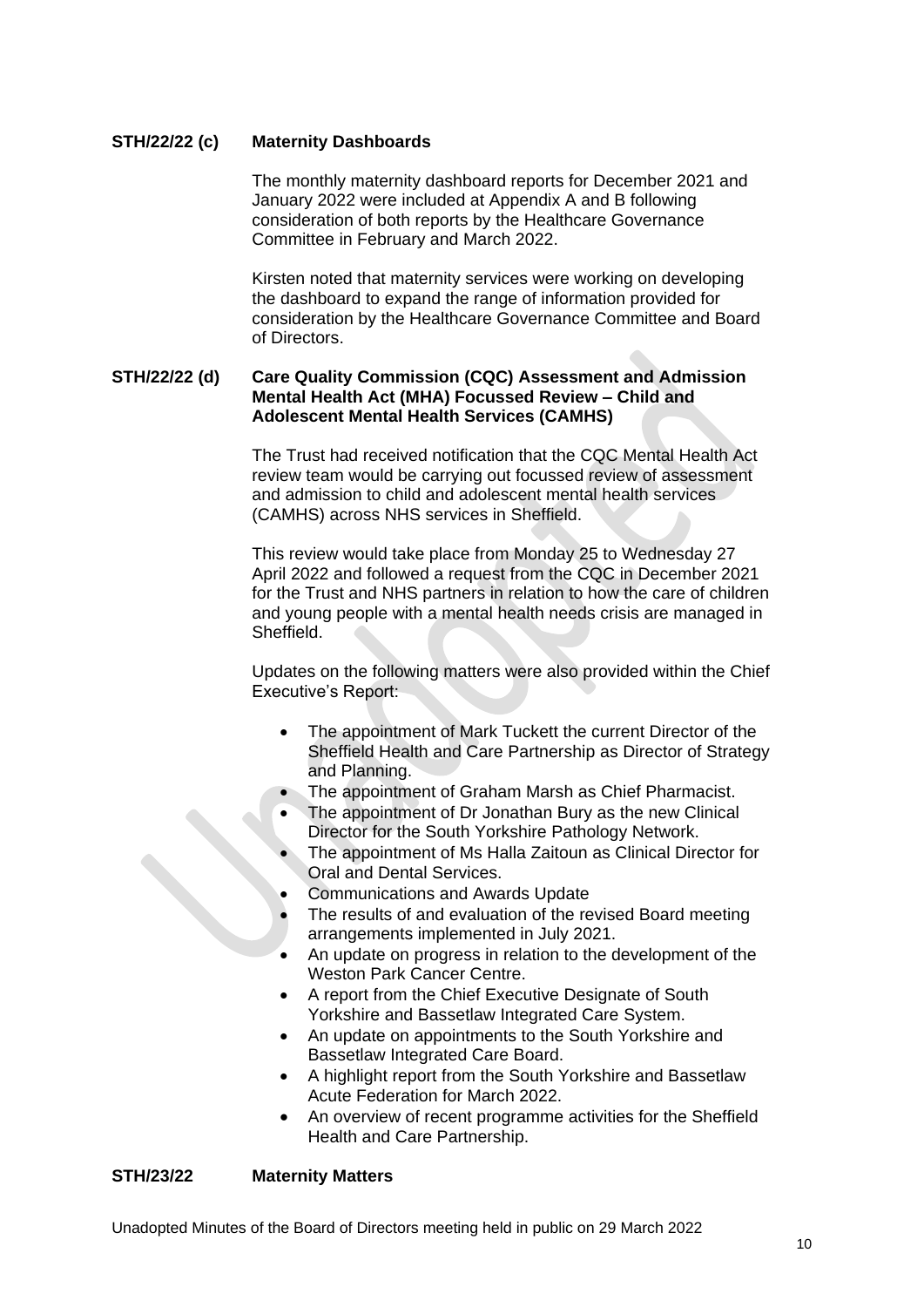Chris Morley, Chief Nurse noted that further consideration was being given to the process and form of reporting from Maternity Services the Board of Directors.

#### **STH/23/22 (a) Continuity of Carer**

Chris Morley, Chief Nurse presented Attachment F, an updated action plan for the implementation of the Continuity of Carer model at the Trust.

Key points to note were:

- The implementation of the Continuity of Carer model at the Trust remained paused. Chris reminded the Board that this was paused in July 2021 due to midwifery staffing pressures.
- The plan confirmed that the introduction of Continuity of Carer at the Trust would only recommence when an optimal and sustainable staffing level in maternity services was achieved.
- The implementation plan described the steps required to meet the national ambition of a default position of Continuity of Carer for all maternity care.
- The Trust's plan for delivery of Continuity of Carer prioritised women from ethnic minority backgrounds and women from the most deprived areas as per the national guidance.
- Indicative staffing models were presented within the report.
- Staff engagement with the model was identified as a risk. This was an issue nationally.

The Board of Directors **APPROVED** the Continuity of Carer action plan. Regular updates on progress on actions and implementation of the model would be provided to the Board of Directors.

#### **STH/23/22 (b) Ockenden Update**

Chris Morley, Chief Nurse presented Attachment G, an assessment of the Trust's compliance against the seven Immediate and Essential Actions (IEAs) outlined in the initial Ockenden Report (2020) as requested by NHS England (NHSE) in advance of the publication of the Ockenden Report Part two at the end of March 2022.

The paper confirmed that the Trust was partially compliant with all seven of the Ockenden IEAs and that progress had been made against all of the associated Ockenden actions. Key points to note were:

- There remained a gap between the current establishment of the midwifery workforce staff in post and the Ockenden and Continuity of Carer requirements. This was in part due to levels of maternity and sickness absence leave.
- The midwifery service had utilised the incentive scheme previously agreed by the Board to encourage existing and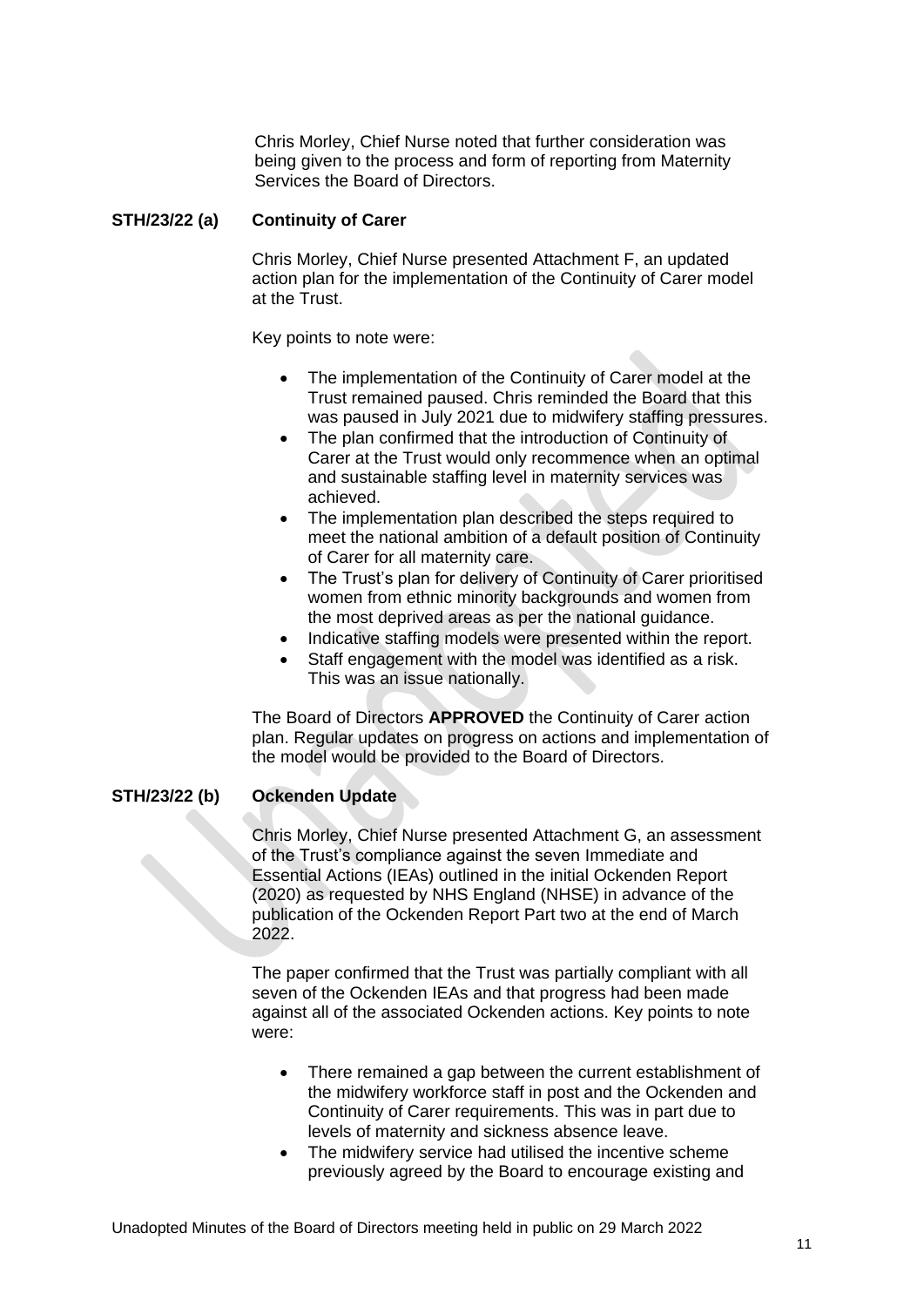agency staff to work additional hours to mitigate associated risks.

• The service had also identified some medical staffing challenges which were detailed within the report.

Actions to achieve full compliance would form part of the Trust's Maternity Improvement Plan which was being developed.

Chris noted that the implementation of the Maternity Improvement Plan would be overseen by a Maternity Improvement Board, chaired by the Chief Executive.

In response to a question from Maggie Porteous, Chris described the combination of factors which were contributing to the midwifery workforce challenges. Martin asked how realistic it was that the Trust would be able to increase staff in post to the desired level. Chris noted the following actions to increase midwifery staff in post including; international recruitment and actions to attract newly qualified midwives due to graduate in September 2022. Tony Schwarz also noted that Sheffield Hallam University was developing and planning to commence a second registration midwifery (MSc) course in 2023 which would allow registered nurses an accelerated route to qualify as midwives.

In terms of attracting midwives to the Trust, Ros Roughton suggested that the Trust should seek to promote the wider opportunities available to staff at the Trust including research and development opportunities.

In response to a question from Tony Buckham, Chris Morley confirmed that nationally the birth rate was not increasing. Chris described how the increasing acuity of mothers and babies, requiring higher levels of intervention was a key issue for maternity services staffing levels.

As requested, following discussion the Board of Directors **NOTED:**

- The current compliance against the Ockenden IEAs.
- The plan for the outstanding actions to be delivered via the Maternity Improvement Plan.
- The current workforce plans for maternity services.

#### **STH/24/22 PROUD Behaviours Framework**

Kirsten Major introduced the item and the Board welcomed Paula Ward, Organisational Development Director to the meeting.

Paula presented Attachment H, an update on the development of the Trust's PROUD Behaviours, details of the consultation undertaken, a draft of the PROUD Behaviours Framework for consideration and plans for launch and implementation for approval.

Key points to note were: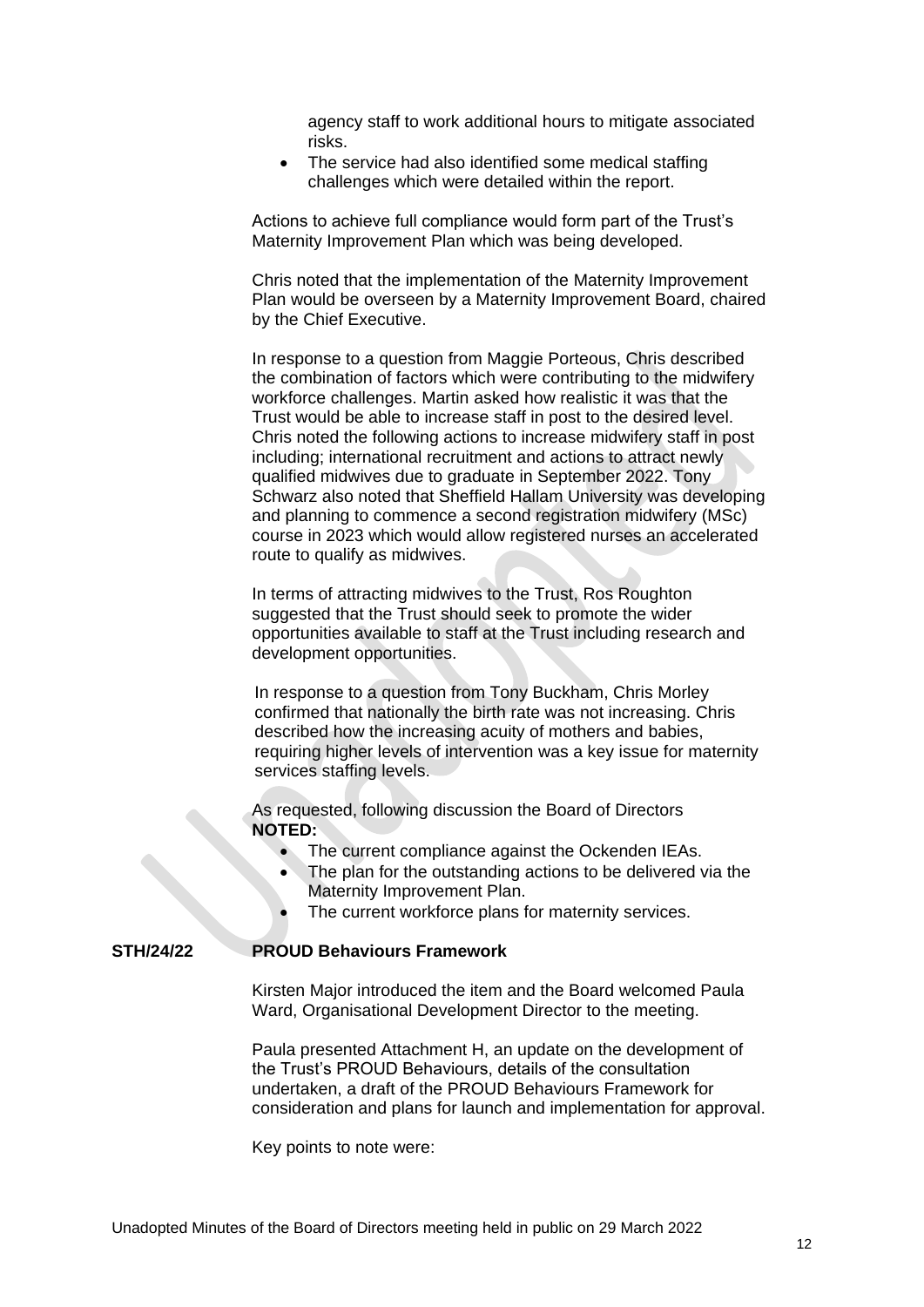- A successful consultation had been undertaken to engage with a diverse range of patients and staff to inform development of the draft framework.
- Timescales for the finalisation and implementation of the framework were proposed as follows:
	- o Final version of the Framework to be presented to TEG and Board in May 2022.
	- o Phased implementation to commence June 2022.
	- o Phase 1 of implementation to focus on staff (June to September 2022)
	- o Phase 2 to focus on patients (September to December 2022)

The draft PROUD Behaviours Framework was well received by the Board of Directors and there was a discussion around the potential measures of success.

As proposed by Annette Laban the Board agreed to consider the draft PROUD Behaviours Framework at the April Strategy Session ahead of presentation for final approval in May 2022, Paula Ward would ensure that consideration around measures of success were incorporated into this session.

Subject to the additional discussion at the April Strategy Session the Board of Directors **APPROVED** the plans to finalise, launch, and implement PROUD Behaviours.

# **STH/25/22 Guardian of Safe Working Annual Report**

Jennifer Hill, Medical Director (Operations) presented Attachment I, the Guardian of Safe Working Annual Report following consideration by the Human Resources and Organisational Development Committee earlier that month.

Key points highlighted were:

- The exception reporting process had been promoted at the Trust to ensure that trainees were aware of the process.
- o Trainee gaps had decreased to around 6.5%.
- o The current balance of the guardian fund was £72,598
- o The Junior Doctors' Forum met bi-monthly and had good representation from across the Trust and strong links with the Chief Registrar and Medical Director's office.
- o Lots of work had been undertaken to improve support for trainees including access to wellbeing resources.

As requested, the Board of Directors **NOTED** the Guardian of Safe Working Annual Report.

#### **STH/26/22 Research and Development Presentation**

David Black, Medical Director (Development) introduced the item and the Board of Directors welcomed Simon Heller, Director of Research and Development to the meeting.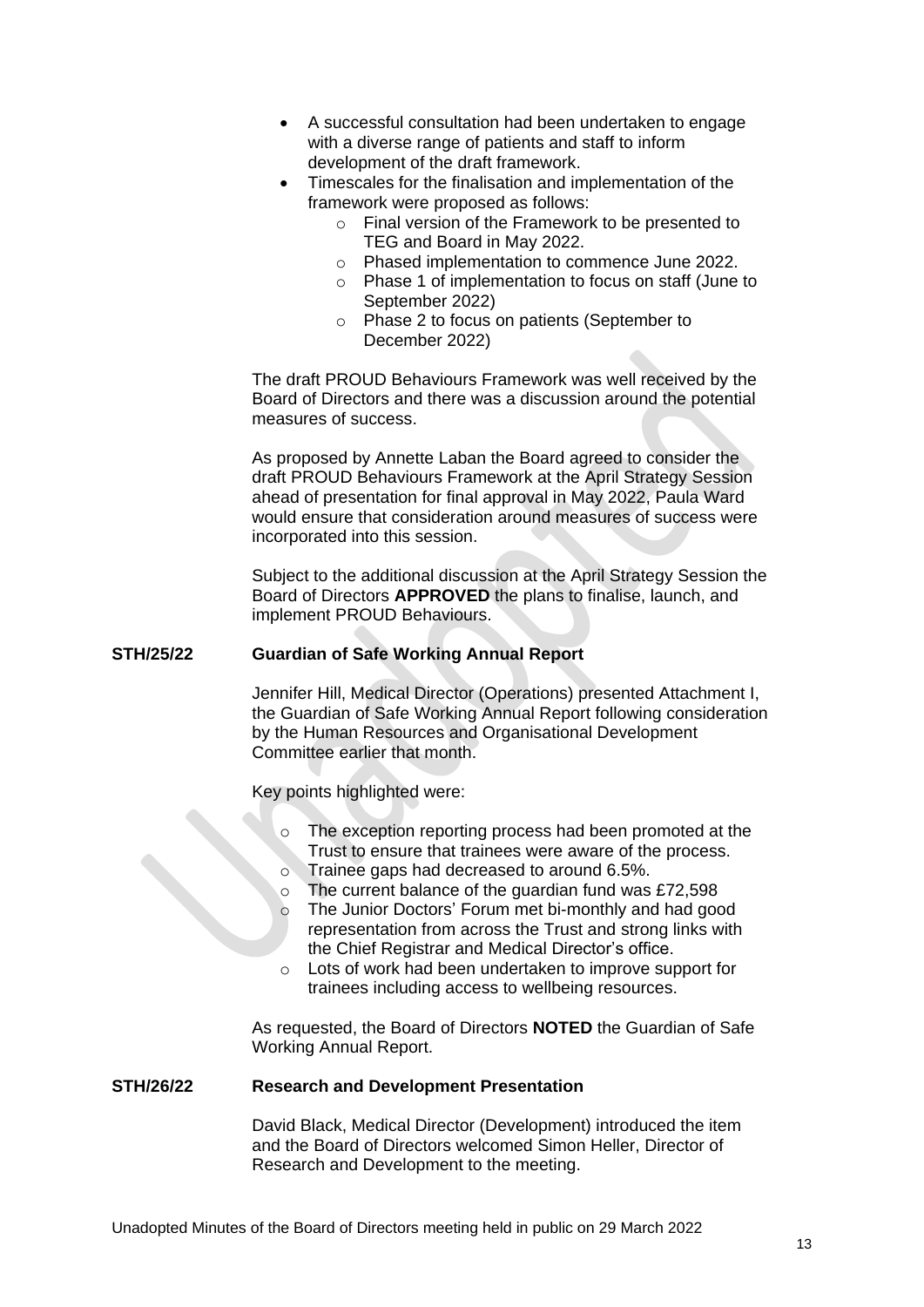Simon Heller gave a presentation to the Board. Key points to note were:

- o Following an application made in September 2021 the Sheffield Clinical Research Facility had been awarded funding of £7,900,000.
- o The Sheffield Biomedical Research Centre had also submitted a reapplication in October 2021. The National Institute for Health and Crae Research would confirm if the application had been successful in May 2022.
- o There were a number of post pandemic challenges affecting NHS research activities at the Trust. A local improvement plan had been developed which included plans to promote more research across the Trust in particular encouraging nursing and allied health professionals to become involved and the launch of a new Research and Innovation strategy.

The discussion following the presentation covered the following points:

- o Sheffield's recruitment to trials compared to others and the impact that the Trust's choices around the types of study selected have on this.
- o Using learning and experience from studies conducted during the pandemic to undertake research effectively including maintaining links with primary care.
- o Increasing use of social media to attract participants to studies.
- o Maintaining good relationships with community leaders established during the pandemic to attract a more diverse range of participants to trials.

The Board of Directors **NOTED** the research and development update and thanked Simon Heller for his presentation.

# **STH/27/22 Universities Updates - Sheffield Hallam**

Toni Schwarz, Non-Executive Director and Dean of the College of Health Wellbeing and Life Sciences at Sheffield Hallam University gave a presentation which provided an update on teaching and research activities at Sheffield Hallam University.

Toni highlighted the following points in relation to teaching:

- o Recruitment to all health programmes commencing in September 2022 was good.
- o Practice placement challenges previously highlighted to the Board were improving, most of the students due to graduate in September 2022 were on target to do so.
- o As previously mentioned plans were in place to develop a second registration midwifery MSc course due to commence in 2023.
- o Following an Ofsted institutional inspection of apprenticeship provision the University had received an overall rating of Good.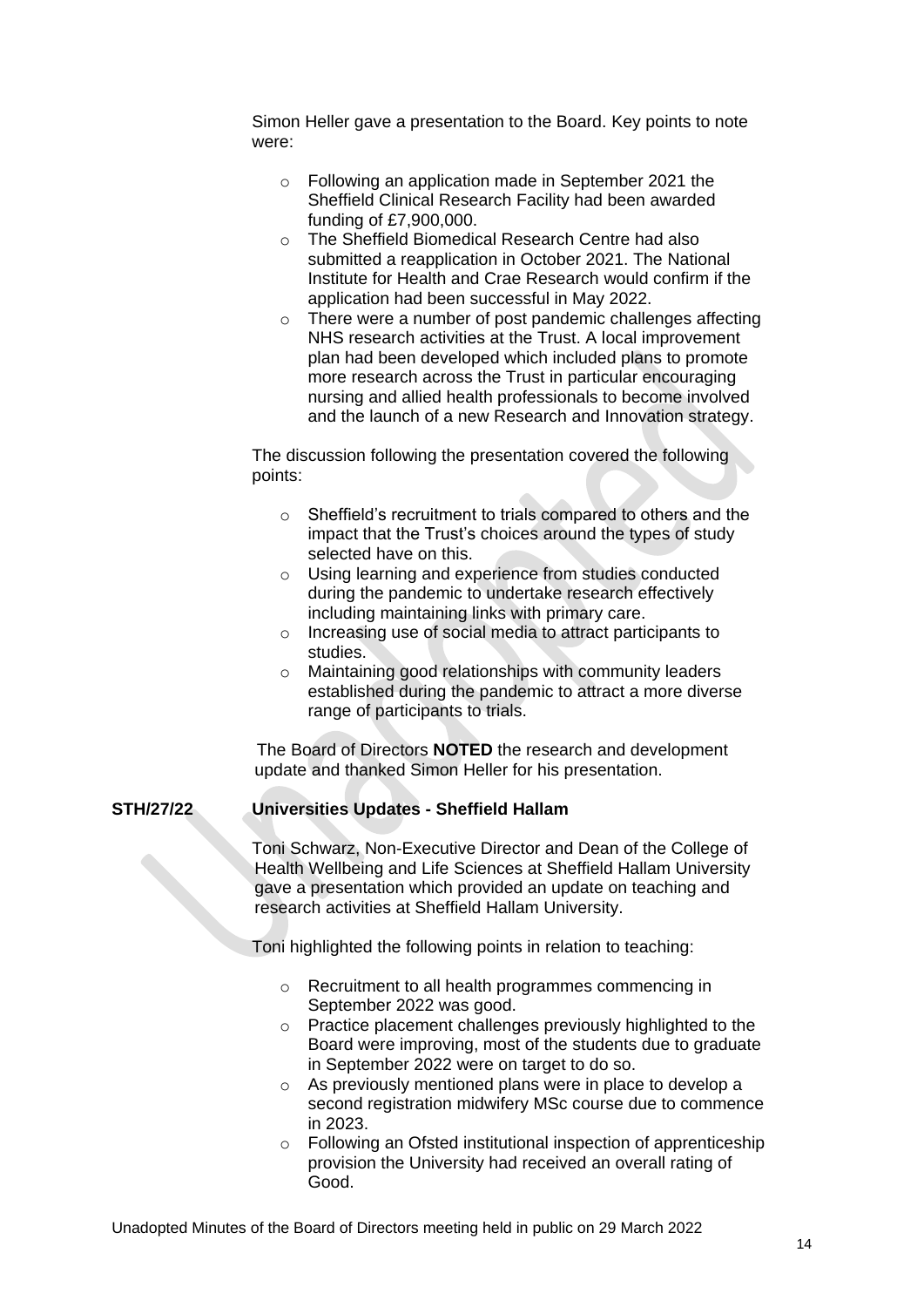Toni provided the following updates in relation to research activities:

- o Research, led by Sheffield Hallam University into the experiences of racism through the Covid-19 pandemic, across midwives and healthcare staff had resulted in the launch of a manifesto for change.
- o The Advanced Wellbeing Research Centre (AWRC) had launched its second Wellbeing Accelerator programme.

The Board of Directors **NOTED** the Sheffield Hallam University update.

#### **STH/28/22 Non-Executive Director Responsibilities**

Sandi Carman, Assistant Chief Executive presented Attachment J, which invited the Board to consider the implementation of the 'New Approach to Non-Executive Director Champion Roles' guidance and to seek approval for the changes required to the existing arrangements and to agree changes to the distribution of Non-Executive Directors (NEDs) on Board Committees.

- o The proposals outlined in the paper allocated the five Champion roles defined as a recommended requirement within the guidance; Maternity Board Safety Champion, Wellbeing Guardian, Freedom to Speak Up, Doctors' Disciplinary and Security Management. (Appendix B)
- o As per the guidance all other roles were proposed to be embedded in governance arrangements and aligned to committee structures (Appendix C), further work was required to ensure these arrangements were reflected in committee Terms of Reference and work plans.
- o Changes to the distribution of Non-Executives on Board Committees were also proposed (Appendix A).
- o Other roles including the Non-Executive Lead for Patient Safety required further consideration.

As requested the Board of Directors:

- o **AGREED** the implementation of the New Approach to Non-Executive Director Champion roles.
- Discussed and **APPROVED** the proposed changes highlighted in Appendices A, B and C.

#### **STH/29/22 Non-Executive Director Matters**

#### **Non-Executive Maternity Safety Champion Update**

Ros Roughton provided an update to the Board on the activities undertaken in her role as Non-Executive Maternity Safety Champion which included:

- o Regular meetings with the Chair of the Maternity Voices Partnership.
- o Observation at Maternity Voices Partnership meetings.

Unadopted Minutes of the Board of Directors meeting held in public on 29 March 2022